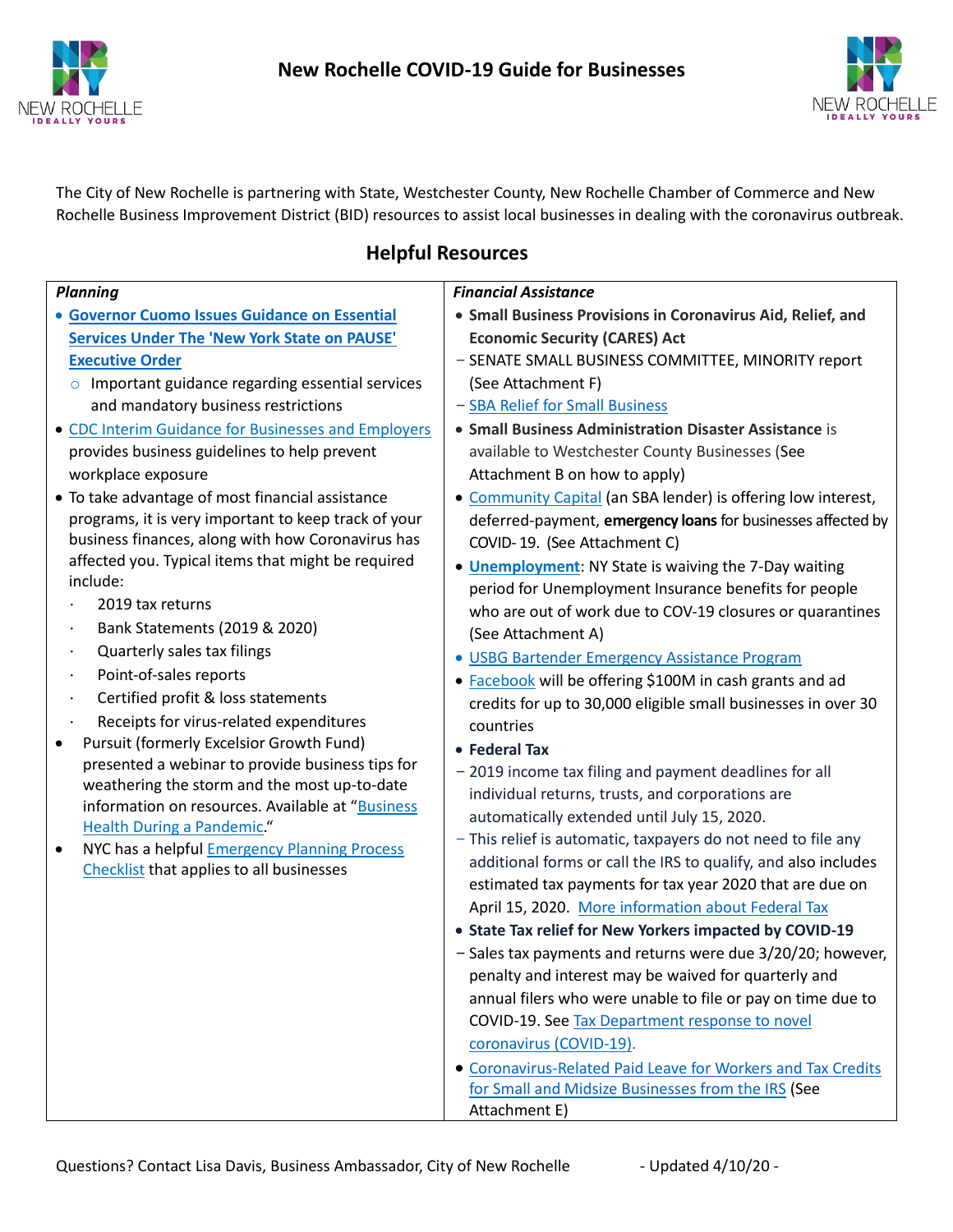

# **New Rochelle COVID-19 Guide for Businesses**



| <b>Communications</b>                                 | <b>Tools and Other Information</b>                                                                           |
|-------------------------------------------------------|--------------------------------------------------------------------------------------------------------------|
| • City of New Rochelle Coronavirus Updates            | • RXR assistance                                                                                             |
| • Westchester County COV-19 website                   | o RXR has a new online platform that connects volunteers                                                     |
| • Business Information from the NY State website      | within the RXR universe (RXR employees, tenants,<br>partners, etc.) with small businesses and non-profits in |
| • Call New York State Dept. of Health hotline at      | need of support during the COVID-19 public health                                                            |
| 888-364-3065 with questions                           | crisis. Click here to connect to skilled professionals who                                                   |
| • New Rochelle is announcing a partnership with       | want to help.                                                                                                |
| Volunteer New York to bring on a full-time Director   | • The City of New Rochelle is compiling a list of businesses                                                 |
| of Community Engagement (See Attachment D)            | who offer gift certificates / gift cards that customers can                                                  |
| • The New Rochelle Chamber of Commerce has been       | purchase today for future use. If you want to be included on                                                 |
| amplifying social media posts for their members. Tag  | that list please complete this questionnaire.                                                                |
| #NRChamber. Contact info@newrochamber.org             | • If any business refuses to conduct business with you, contact                                              |
| • New Rochelle Business Improvement District (BID) is | the Westchester County Consumer Protection Department<br>at 914-995-2155 or conpro@westchestergov.com.       |
| amplifying posts from members. Tag your posts with    |                                                                                                              |
| #NRBID.                                               | • Doordash has a 30-day free trial to participate in their                                                   |
|                                                       | delivery platform                                                                                            |
|                                                       | • New Rochelle is offering free metered parking citywide and                                                 |
|                                                       | eliminating alternate side parking until further notice                                                      |
|                                                       | • Bill to Guarantee Paid Leave for New Yorkers Under                                                         |
|                                                       | Mandatory or Precautionary Quarantine Due to COVID-19                                                        |
|                                                       | (See Attachment A)                                                                                           |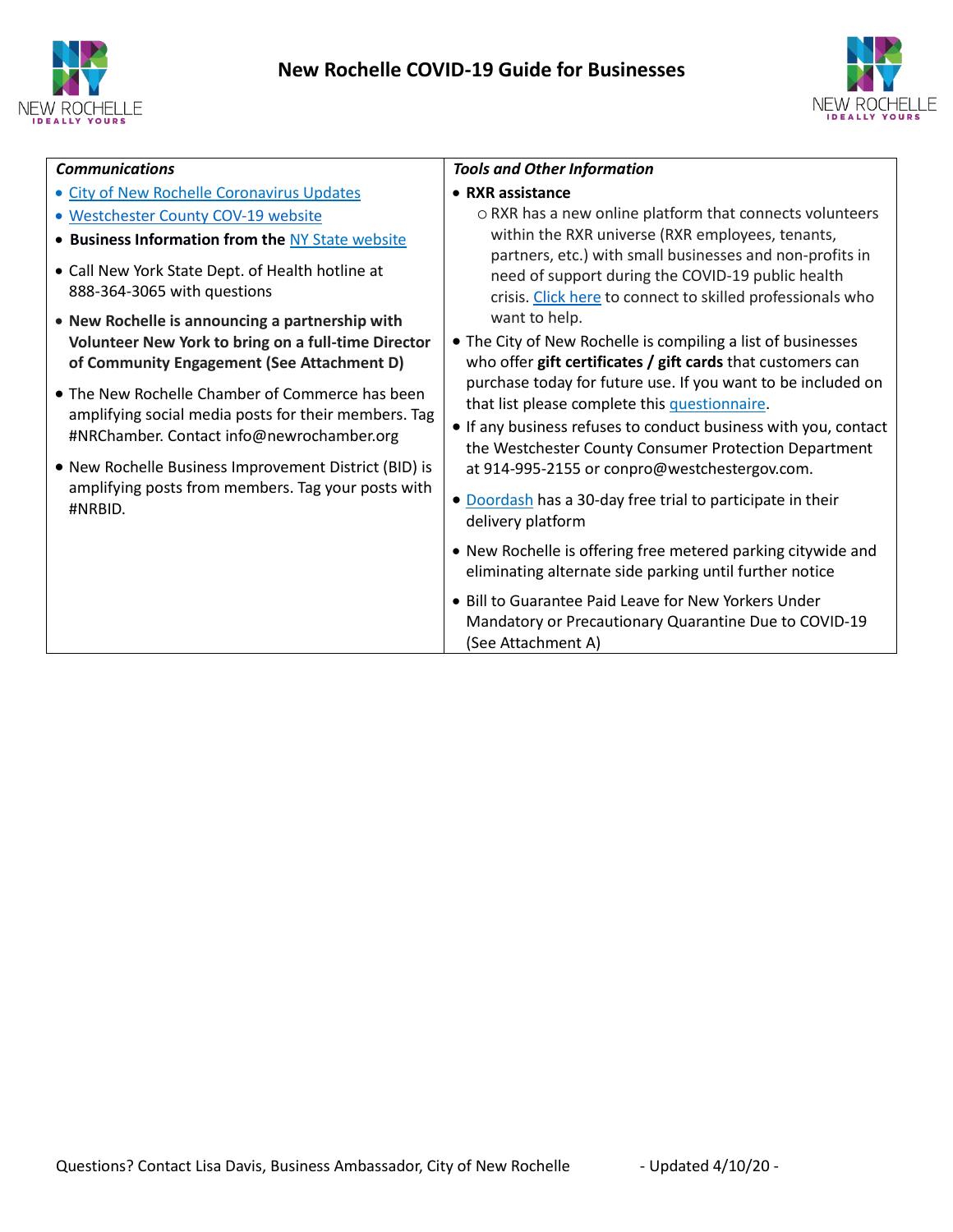



# **Attachment A**

# **Governor Cuomo Signs [Bill to Guarantee Paid Leave](https://nyassembly.gov/leg/?default_fld=&leg_video=&bn=A10153&term=2019&Summary=Y&Memo=Y) for New Yorkers Under Mandatory or Precautionary Quarantine Due to COVID-19**

The bill provides protections for employees of private and public employers who are **subject to a mandatory or precautionary order of quarantine related to COVID-19.**

- For employees working for small employers (1-10 employees), employees subject to a mandatory or precautionary order of quarantine or isolation due to COVID-19 will receive unpaid sick days and the ability immediately to qualify for paid family leave and temporary disability benefits, plus full job protection.
- For employees working for medium sized employers (11-99 employees) and small employers (1-10 employees) with a net income of \$1 million a year, employees subject to a mandatory or precautionary order of quarantine or isolation due to COVID-19 will receive five paid sick days and the ability immediately thereafter to qualify for paid family leave and temporary disability benefits, plus full job protection.
- For employees working for large employers (100 or more employees) and public employees, employees subject to a mandatory or precautionary order of quarantine or isolation due to COVID-19 will receive paid sick days for the entirety of the quarantine (up to 14 days), plus full job protection.
- All employees subject to a mandatory or precautionary order of quarantine or isolation due to COVID-19 are given full job protection during time of absence. Employees will qualify for paid family leave to care for a minor dependent child who is subject to a mandatory or precautionary order of quarantine or isolation due to COVID-19.
- The Department of Financial Services will implement a risk adjustment pool to assist in the stabilization of claims related to paid family leave and temporary disability benefits.

### **New [Unemployment Claims](https://applications.labor.ny.gov/IndividualReg/) should be submitted based on the First letter of your Last Name**

- NYS is waiving the 7-Day waiting period for Unemployment Insurance benefits for people who are out of work due to Coronavirus (COVID-19) closures or quarantines.
- Filing a new Unemployment Insurance claim? The day you should file is based on the first letter of your last name.
	- o Last names starting with A F, file on Monday.
	- o Last names starting with G N, file on Tuesday.
	- o Last names starting with O Z, file on Wednesday.
	- o If you missed your filing day, file on Thursday, Friday or Saturday.
- Filing later in the week will not delay your payments or affect the date of your claim; all claims are effective on the Monday of the week in which they are filed.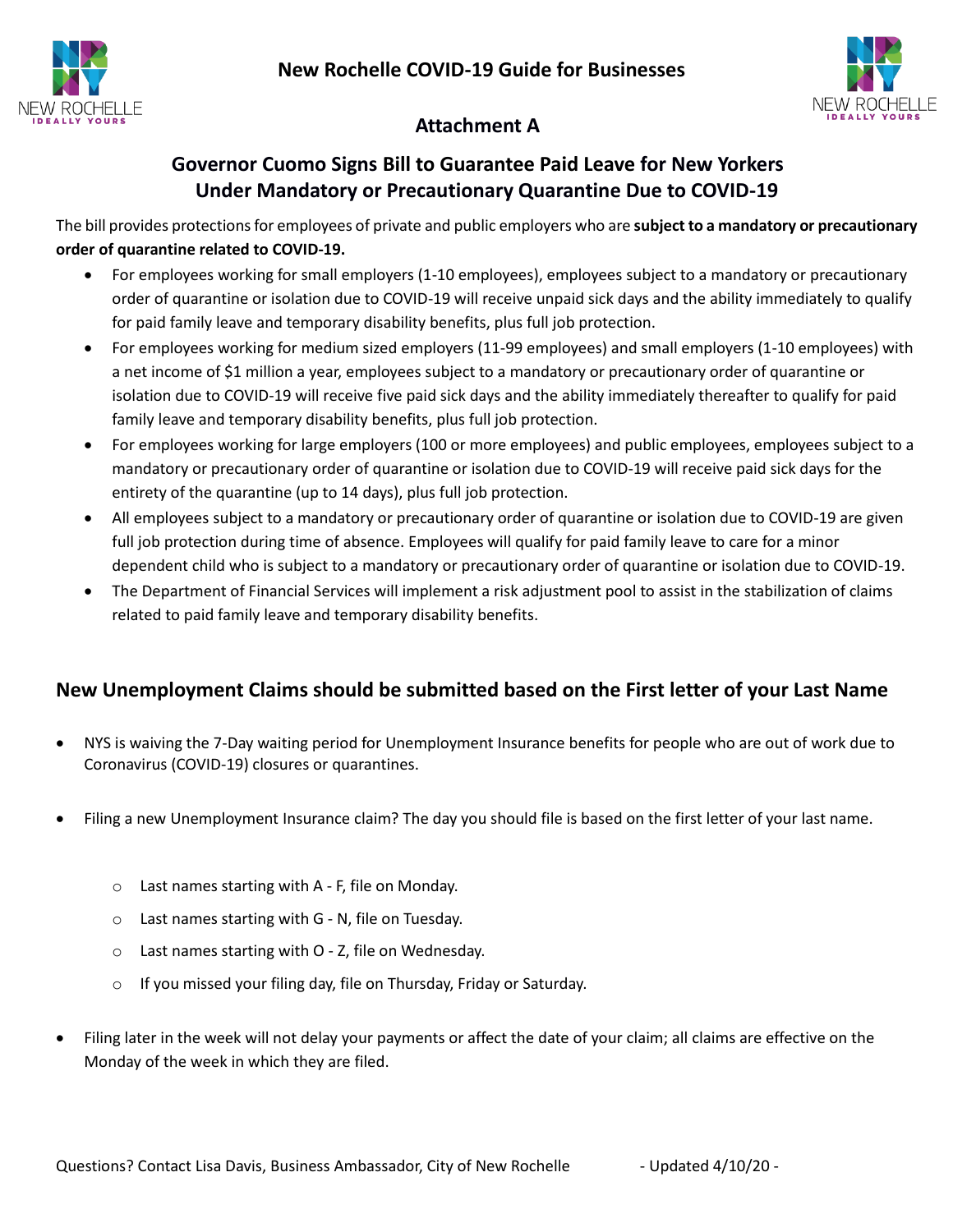



### **Attachment B**

### **Small Business Administration Disaster Assistance Available to Westchester County Businesses**

- The U.S. Small Business Administration has made available low-interest federal disaster loans for working capital to small businesses suffering substantial economic injury as a result of the Coronavirus (COVID-19). [Apply here](https://disasterloan.sba.gov/ela)
- [SBA's Economic Injury Program](https://gcc02.safelinks.protection.outlook.com/?url=https%3A%2F%2Fnpwestchester.org%2FEmailTracker%2FLinkTracker.ashx%3FlinkAndRecipientCode%3DTHD2cHueRK3BOGnIED8MrKi2pouSfxQrA0pxygXPWWvwPZypZUqmGuqoDZZvUbonzbYQoUAogtKOTicvPWZNF0a4%252ftjzAjNuYRCES6B4ZCI%253d&data=02|01|ldavis%40newrochelleny.com|7d06183a9c3f4ca118bb08d7cabc7572|58c9317fe90947109357666cd76be2d6|0|0|637200783087942468&sdata=RWxBYNxFyfz5ughGHzYBL61Yp1CsBMQD3itV2Ckdrak%3D&reserved=0)
	- $\circ$  For Economic Injury, the SBA can provide up to \$2 million to help meet financial obligations and operating expenses that could have been met had the disaster not occurred. The loan amount will be based on the actual economic injury and the company's financial needs, regardless of whether the business suffered any property damage.
	- $\circ$  May be used to pay fixed debts, payroll, accounts payable and other bills that can't be paid because of the disaster's impact.
	- $\circ$  The interest rate will not exceed 4 percent if you cannot obtain credit elsewhere. For businesses and nonprofit organizations with credit available elsewhere, the interest rate will not exceed 8 percent. SBA determines whether the applicant has credit available elsewhere.
	- $\circ$  Repayment terms can be up to 30 years, depending on your ability to repay the loan.
	- $\circ$  Terms are determined on a case-by-case basis, based upon each borrower's ability to repay.
	- o Learn more here: [SBA Disaster Assistance in Response to the Coronavirus](https://gcc02.safelinks.protection.outlook.com/?url=https%3A%2F%2Fnpwestchester.org%2FEmailTracker%2FLinkTracker.ashx%3FlinkAndRecipientCode%3D8FDoq0dXDmy6zxPq2nM7tLba92dVc%252fuV0vw8drDZhLtBdNYe4%252bAHoYec%252fa7M3RzVDHPU2DVRDSgVfr4hglVs6eqEIi1MuPA6Mloq9OvdibE%253d&data=02|01|ldavis%40newrochelleny.com|7d06183a9c3f4ca118bb08d7cabc7572|58c9317fe90947109357666cd76be2d6|0|0|637200783087942468&sdata=43Cf%2FkZP1CoCVjp1707cbPHUb7jAzyPbNRyXJ0WnT1A%3D&reserved=0)
- When applying, use these tips:
	- Many business applicants are not checking the correct option when applying and consequently getting kicked off the Disaster Loan Application Portal. **All sole proprietors MUST select the Economic Injury (EIDL) Loan Option** as shown below, in order to proceed with applying for the EIDLs for the Coronavirus situation. If you select the wrong option, you do not have to re-register but will need to start the application again.

| <b>Disaster Loan Application</b> |                                                                                                                                                |  |  |
|----------------------------------|------------------------------------------------------------------------------------------------------------------------------------------------|--|--|
|                                  | <b>Business Losses</b>                                                                                                                         |  |  |
|                                  | *Please select the type of organization that best describes your business.<br>B Sole-Proprietor (including individuals with income properties) |  |  |
|                                  | C: Corporation                                                                                                                                 |  |  |
|                                  | O Partnership                                                                                                                                  |  |  |
|                                  | Private Non-Profit Organization (e.g. religious, chantable, community organizations)                                                           |  |  |
|                                  | C Limited Partnership                                                                                                                          |  |  |
|                                  | O Trust                                                                                                                                        |  |  |
|                                  | C Limited Liability Entity (LLC, LLP, etc.)                                                                                                    |  |  |
|                                  | *Are you applying for: (check all that apply)                                                                                                  |  |  |
|                                  | Real Property (including Leasehold Improvements)                                                                                               |  |  |
|                                  | □ Business Contents (Machinery & Equipment, Furniture & Fixtures, and Other Business Assets, i.e. Inventory)                                   |  |  |
|                                  | El Economic Injury (EIDL)                                                                                                                      |  |  |
|                                  | Military Reservist Economic Injury (MREIDL)                                                                                                    |  |  |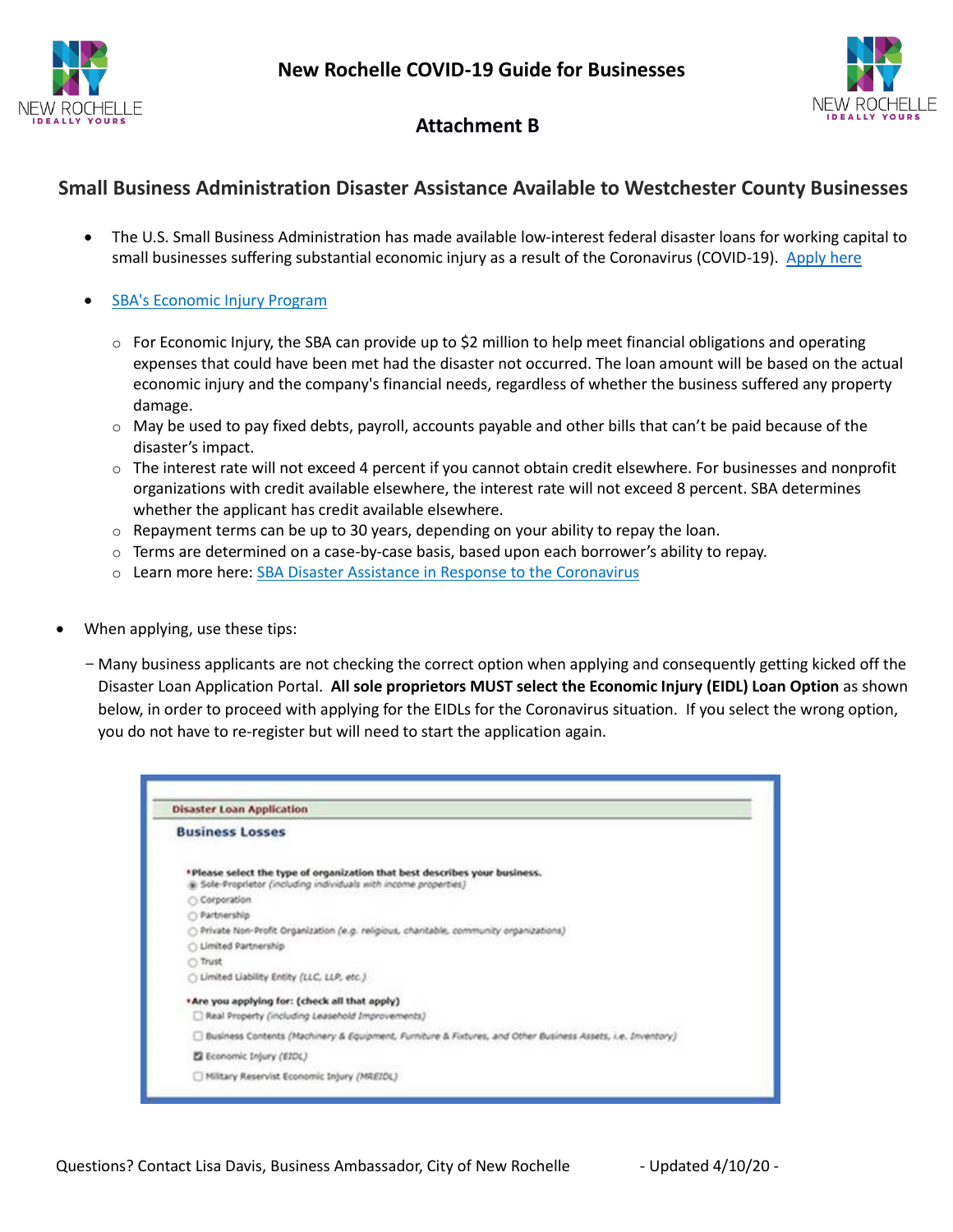# **New Rochelle COVID-19 Guide for Businesses**





• You may apply online at **[https://disasterloan.sba.gov/ela](https://gcc02.safelinks.protection.outlook.com/?url=https%3A%2F%2Fdisasterloan.sba.gov%2Fela&data=02|01|ldavis%40newrochelleny.com|e2407b0b6553469229f808d7cb87d50c|58c9317fe90947109357666cd76be2d6|0|0|637201656586592796&sdata=G8XjW9EpLMipOI1l1kVfjIv3HkUCy%2B3DJWtdWJrNX0M%3D&reserved=0)**. If you are unable to apply online, you may download an application at **[https://disasterloan.sba.gov/ela](https://gcc02.safelinks.protection.outlook.com/?url=https%3A%2F%2Fdisasterloan.sba.gov%2Fela&data=02|01|ldavis%40newrochelleny.com|e2407b0b6553469229f808d7cb87d50c|58c9317fe90947109357666cd76be2d6|0|0|637201656586592796&sdata=G8XjW9EpLMipOI1l1kVfjIv3HkUCy%2B3DJWtdWJrNX0M%3D&reserved=0)**, under the Loan Information tab.

> **Completed applications should be mailed to:** U.S. Small Business Administration Processing and Disbursement Center 14925 Kingsport Road Fort Worth, TX 76155

• For additional information, contact the SBA disaster assistance customer service center at 1-800-659-2955 (TTY: 1-800- 877-8339) or e-mail **[disastercustomerservice@sba.gov](mailto:disastercustomerservice@sba.gov(link%20sends%20e-mail))**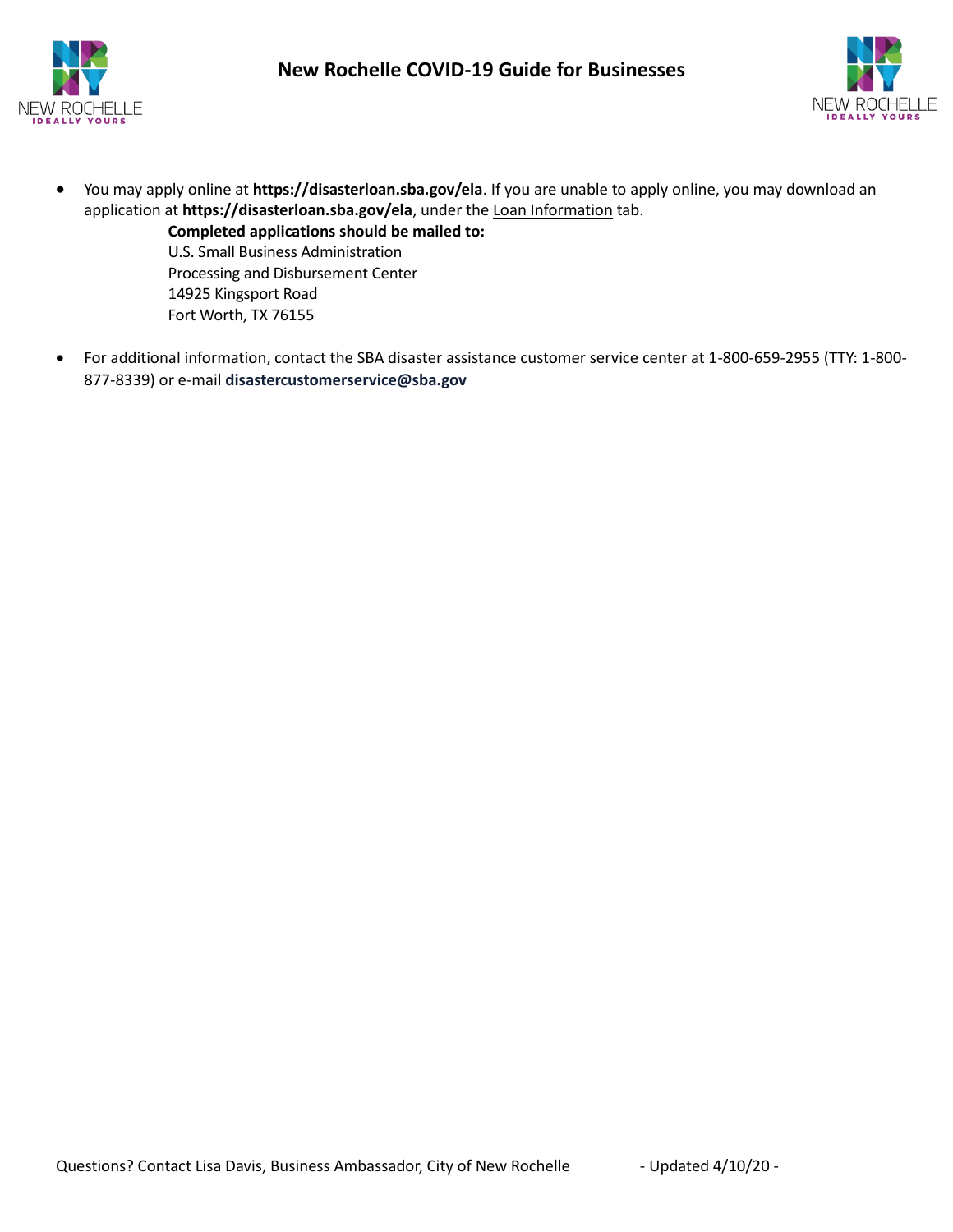



**Attachment C**



### **Emergency Loans for Businesses Affected by the COVID 19 Virus**

Community Capital New York is a not for profit lender that has been serving Westchester and the lower Hudson Valley for over 30 years.

In this time of unprecedented uncertainty, we want to do everything we can to make sure local businesses survive these uncertain times.

For immediate needs, both current clients and those who are new to us can apply for an Express Loan:

**Express Loan:** Business owners who have a credit score of 650 or above can apply for an Express Loan of up to \$10,000. This loan will have all payments deferred for 90 days and carries a 2% interest rate.

As an SBA Lender, Community Capital will continue to make larger loans and loans to those with credit scores below 650, however we will not able to turn them around as quickly as the Express Loans. Applying for an Express loan does not limit your ability to apply for one of our other loan products.

For more information call Rachael Dubin (914) 747 8020, extension 118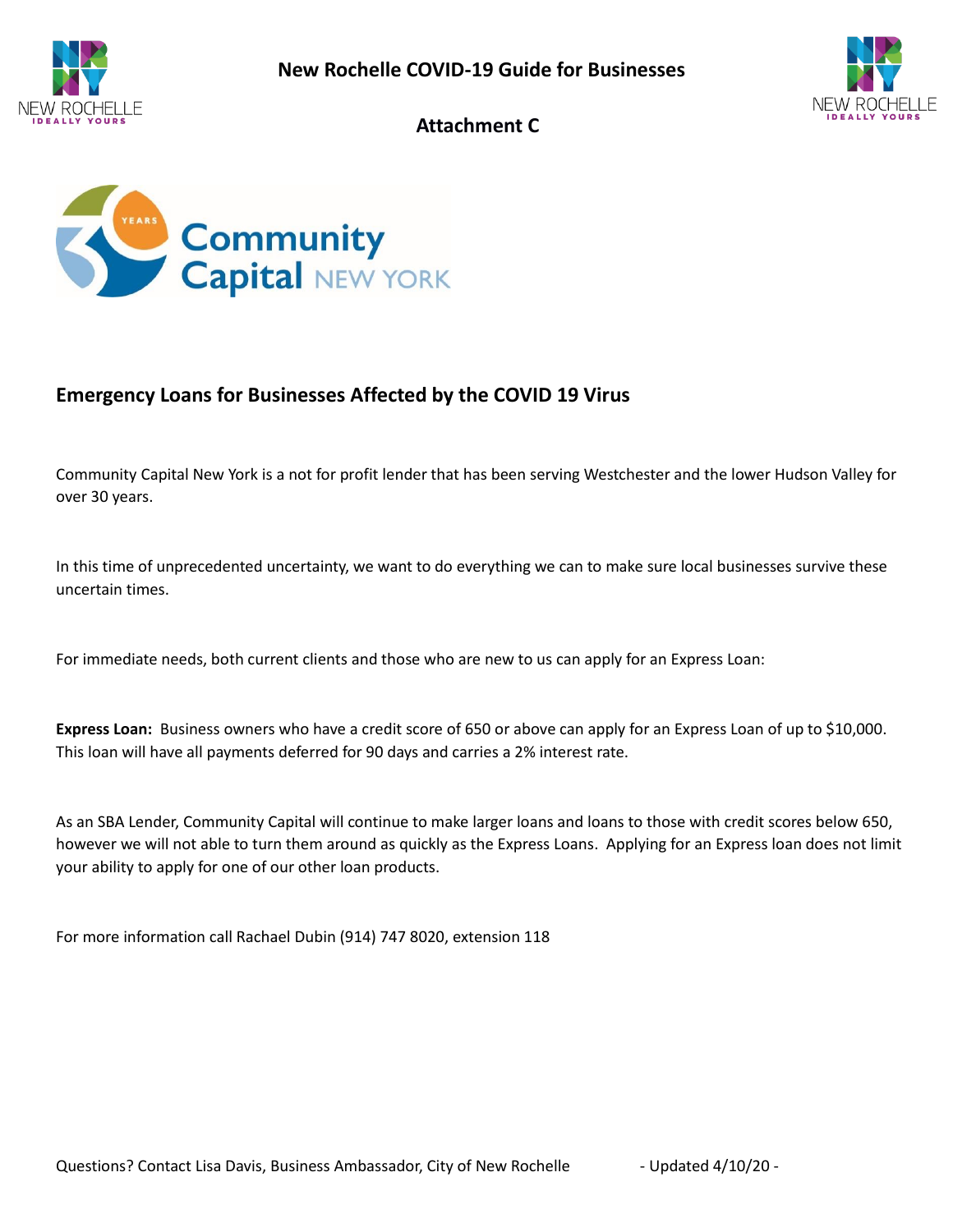



### **Attachment D**

#### **New Rochelle Director of Community Engagement**

From Mayor Bramson:

In the face of an unprecedented challenge, we can be proud of the many community organizations and volunteers that have stepped up to address human needs in New Rochelle. As this public health (and economic) crisis unfolds, our strong social infrastructure will be more important than ever.

That's why New Rochelle is announcing today a partnership with Volunteer New York to bring on a full-time Director of Community Engagement. In the days and weeks ahead, we will evaluate service needs and capacity, enhance communication among agencies, and work to provide each of us with the tools and options to make a positive difference for our neighbors. [Watch this video](https://act.myngp.com/el/zzY48oEsx08QMyJZlyQwM3xVcKjUP7G8pDF3Jwcj8e0=/6verYvv3TQVuKoXejNACD3rQQ1LgquUCFG9FVzq0QXs=) for more.

And feel free to share ideas by emailing NewRoStrong@newrochelleny.com.

If the video link above doesn't work, copy this address into your browser: [https://youtu.be/DE1wrVwFudQ](https://act.myngp.com/el/zzY48oEsx08QMyJZlyQwM3xVcKjUP7G8pDF3Jwcj8e0=/6verYvv3TQVuKoXejNACD3rQQ1LgquUCFG9FVzq0QXs=)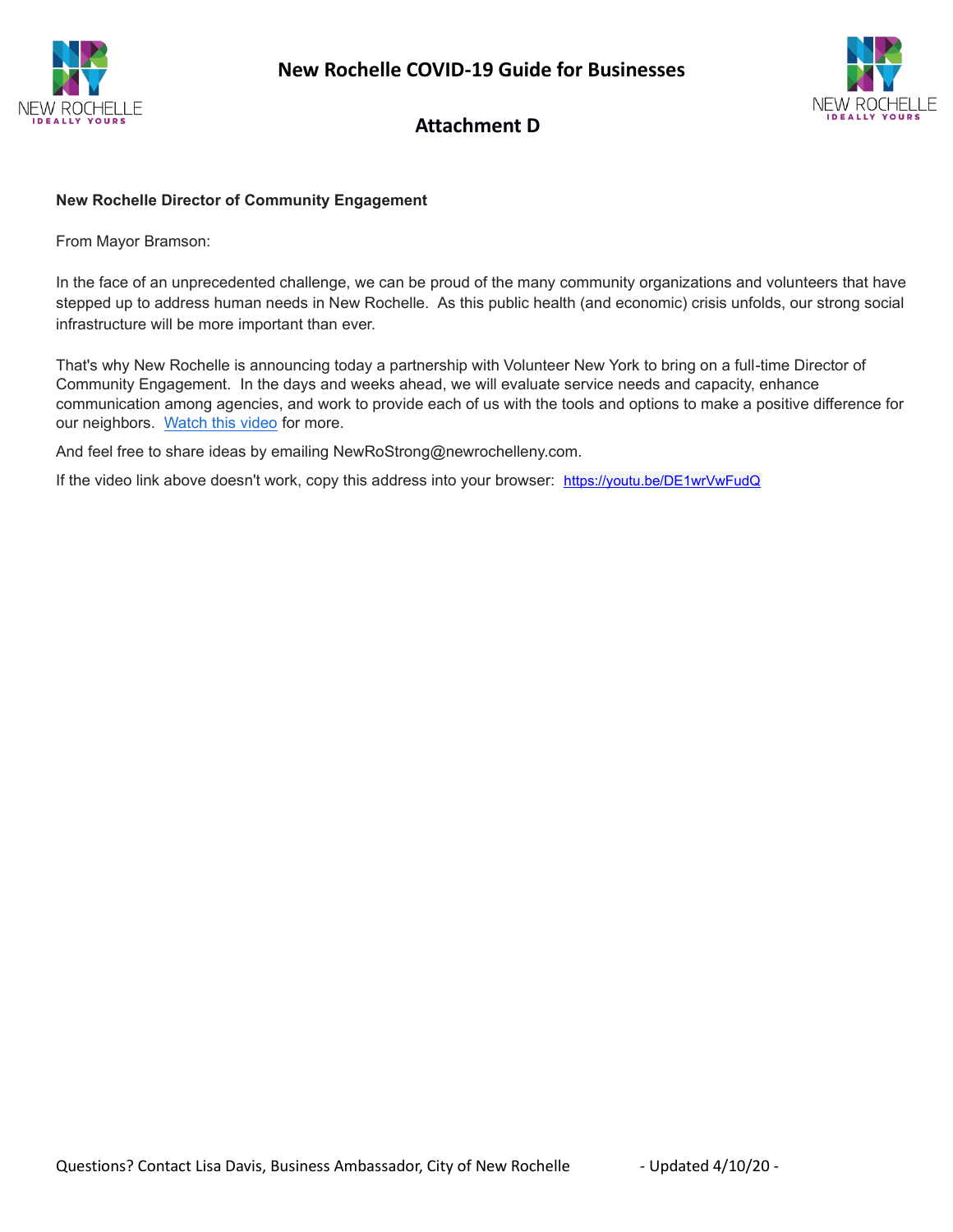

**Attachment E**

# **The U.S. Department of the Treasury, IRS and the U.S. Department of Labor Announce Plan to Implement Coronavirus-Related Paid Leave for Workers and Tax Credits for Small and Midsize Businesses to Swiftly Recover the Cost of Providing Coronavirus-Related Leave**

### [PRESS RELEASE: U.S. Department of Labor | March 20, 2020](https://www.irs.gov/newsroom/treasury-irs-and-labor-announce-plan-to-implement-coronavirus-related-paid-leave-for-workers-and-tax-credits-for-small-and-midsize-businesses-to-swiftly-recover-the-cost-of-providing-coronavirus)

**WASHINGTON, DC** – Today the U.S. Treasury Department, Internal Revenue Service and the U.S. Department of Labor announced that small and midsize employers can begin taking advantage of two new refundable payroll tax credits, designed to immediately and fully reimburse them, dollar-for-dollar, for the cost of providing Coronavirus-related leave to their employees. This relief to employees and small and midsize businesses is provided under the Families First Coronavirus Response Act, signed by President Trump on March 18, 2020.

The act will help the United States combat and defeat COVID-19 by giving all American businesses with fewer than 500 employees funds to provide employees with paid leave, either for the employee's own health needs or to care for family members. The legislation will enable employers to keep their workers on their payrolls, while at the same time ensuring that workers are not forced to choose between their paychecks and the public health measures needed to combat the virus.

#### **Key Takeaways**

### **Paid Sick Leave for Workers**

For COVID-19 related reasons, employees receive up to 80 hours of paid sick leave and expanded paid child care leave when employees' children's schools are closed or child care providers are unavailable.

### · **Complete Coverage**

Employers receive 100% reimbursement for paid leave pursuant to the act.

- o Health insurance costs are also included in the credit.
- o Employers face no payroll tax liability.
- o Self-employed individuals receive an equivalent credit.

### · **Fast Funds**

Reimbursement will be quick and easy to obtain.

- o An immediate dollar-for-dollar tax offset against payroll taxes will be provided
- o Where a refund is owed, the IRS will send the refund as quickly as possible.

### · **Small Business Protection**

Employers with fewer than 50 employees are eligible for an exemption from the requirements to provide leave to care for a child whose school is closed or child care is unavailable in cases where the viability of the business is threatened.

- **Easing Compliance**
	- o Requirements subject to 30-day non-enforcement period for good faith compliance efforts.

For more information about these credits and other relief, visit [Coronavirus Tax Relief](https://www.irs.gov/coronavirus) on IRS.gov. Information regarding the process to receive an advance payment of the credit will be posted as available.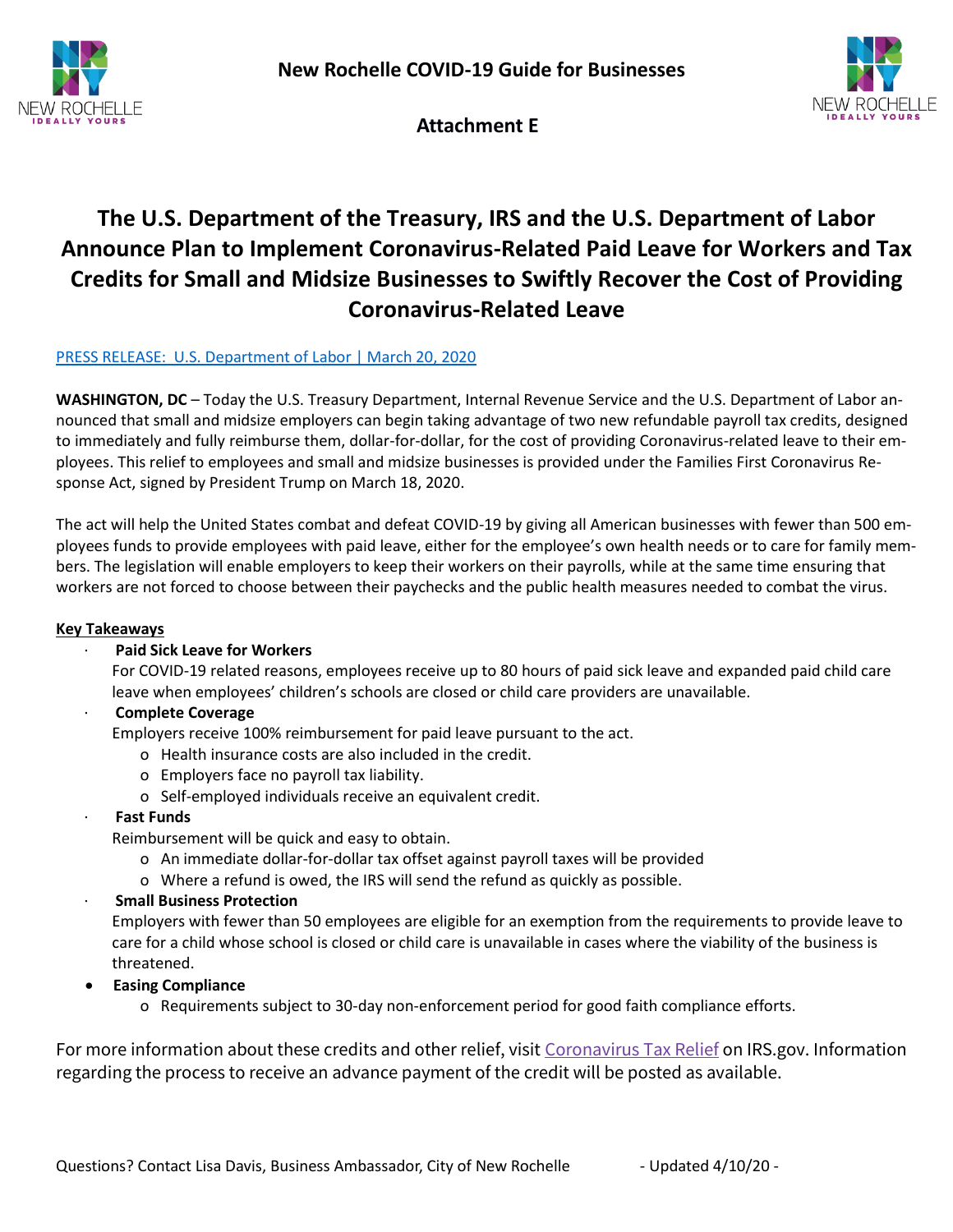



# **Attachment F**

### **Small Business Provisions in Coronavirus Aid, Relief, and Economic Security (CARES) Act**

From SENATE SMALL BUSINESS COMMITTEE, MINORITY

American small businesses are facing an unprecedented economic disruption due to the novel coronavirus (COVID-19) outbreak. Cities and states have implemented mandatory closures of public spaces to ensure social distancing to prevent the spread of the virus, so those difficulties have only increased.

Congress has reached a bipartisan compromise on a \$2 trillion economic stimulus package to address the economic impact caused by the COVID-19 outbreak titled the Coronavirus Aid, Relief, and Economic Security (CARES) Act. Division A of the bill, which provides more than \$377 billion in support to small businesses, includes prominent measures from the Keeping American Workers Employed and Paid Act sponsored by Republican Senators Marco Rubio (Fla.), Susan Collins (Maine), and Lamar Alexander (Tenn.), as well as the COVID-19 RELIEF for Small Businesses Act of 2020 sponsored by Ranking Member Ben Cardin (MD.) and all Democrats on the Senate Small Business Committee.

A description of the small business provisions included in the stimulus is below.

#### **Paycheck Protection Program**

The stimulus includes nearly \$350 billion in funding for a provision to create a Paycheck Protection Program (PPP) that will provide small businesses and other entities with zero-fee loans of up to \$10 million. Up to 8 weeks of average payroll and other costs will be forgiven if the business retains its employees and their salary levels. Principal and interest is deferred for up to a year and all borrower fees are waived. This temporary emergency assistance through the U.S. Small Business Administration (SBA) and the Department of Treasury can be used in coordination with other COVID-financing assistance established in the bill or any other existing SBA loan program.

The bill requires the SBA Administrator to set a cap on how much a bank can earn to process loan applications and prioritize underserved borrowers, including those in rural communities, minorities, women and veterans.

### **Emergency Economic Injury Grants**

The stimulus includes \$10 billion in funding for a provision to provide an advance of \$10,000 to small businesses and nonprofits that apply for an SBA economic injury disaster loan (EIDL) within three days of applying for the loan. EIDLs are loans of up to \$2 million that carry interest rates up to 3.75 percent for companies and up to 2.75 percent for nonprofits, as well as principal and interest deferment for up to 4 years. The loans may be used to pay for expenses that could have been met had the disaster not occurred, including payroll and other operating expenses.

The EIDL grant does not need to be repaid, even if the grantee is subsequently denied an EIDL, and may be used to provide paid sick leave to employees, maintaining payroll, meet increased production costs due to supply chain disruptions, or pay business obligations, including debts, rent and mortgage payments. Eligible grant recipients must have been in operation on January 31, 2020. The grant is available to small businesses, private nonprofits, sole proprietors and independent contractors, tribal businesses, as well as cooperatives and employee-owned businesses.